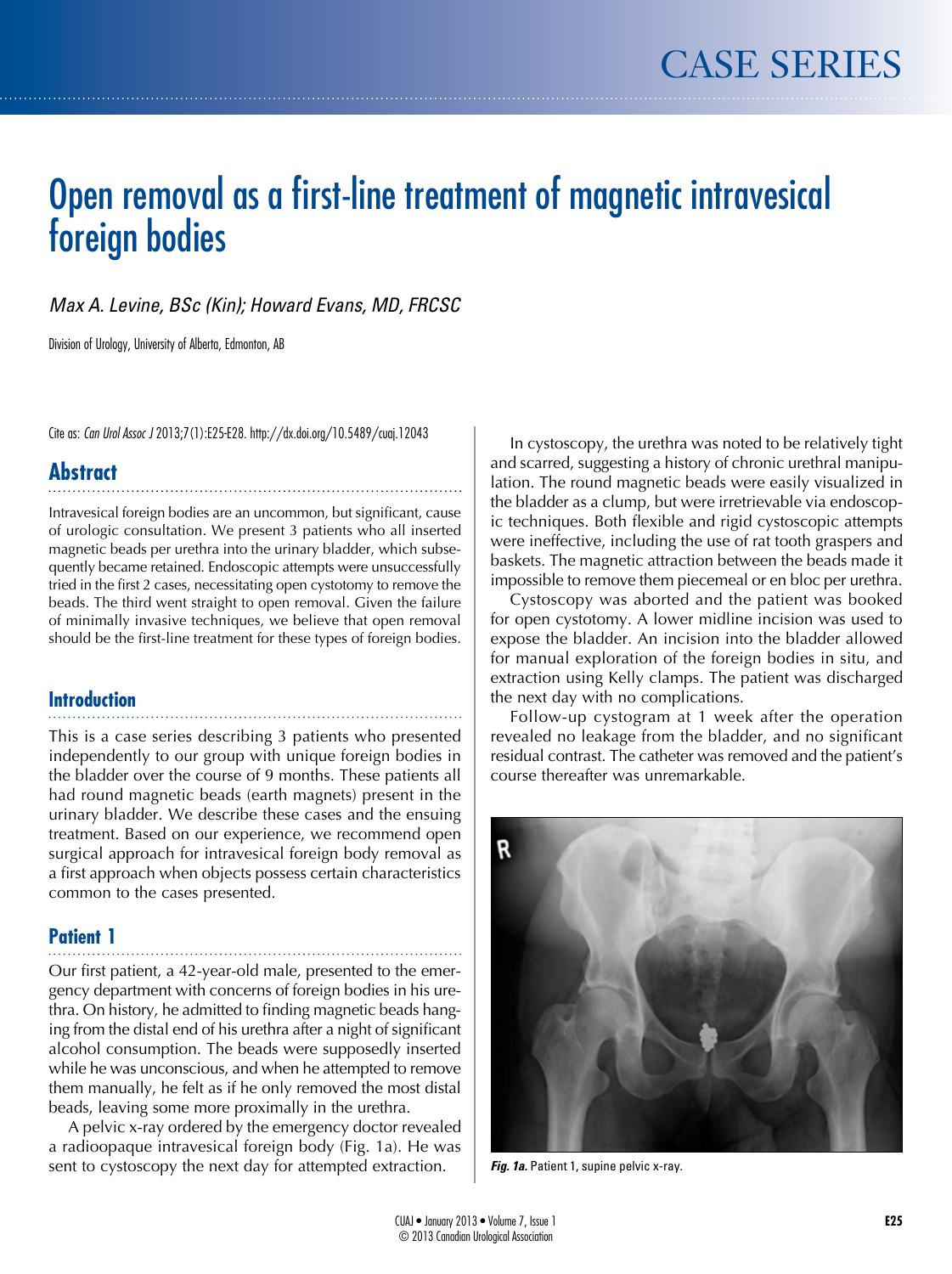

*Fig. 1b.* Patient 2, supine pelvic x-ray.

#### **Patient 2**

Our second patient, a 43-year-old male, presented to hospital requesting to see a surgeon about retained magnetic beads self-inserted per urethra. He claimed to have increasing lower urinary tract symptoms (LUTS) secondary to the foreign bodies (Fig. 1b).

Urologic consultation prompted a decision to proceed to the operating room that same evening to attempt a cystoscopic removal with possible open extraction. Once inside the bladder cystoscopically, the surgeons saw a clump of round magnetic beads. Graspers and baskets were tried in an attempt to extract the beads. The attractive force of the magnetic beads was too great to be overcome by these methods.

Cystoscopy was discontinued and the patient was redraped for open cystotomy. A small suprapubic incision allowed for identification of the bladder. The bladder was subsequently incised (about 2 cm), which allowed for the removal of all the magnetic beads intact. An indwelling Foley catheter was removed the next day, and the patient was discharged without complications.

#### **Patient 3**

A third patient, a 30-year-old male, came to the emergency department after having recently self-inserted nearly 50 round magnetic beads into his urethra which he was unable retrieve; as a result, he was in urinary retention. He admitted to having inserted objects per urethra before, but this was the first incident of retention. Because of the recent experience with endoscopic failure described in the previous 2 cases, this patient was taken directly to the operating room for open removal (Fig. 1c).



*Fig. 1c.* Patient 3, supine abdominal x-ray.

A lower midline abdominal incision was extended to the space of Retzius, where a vertical incision into the bladder was made and the round magnetic beads were extracted using metal-ring forceps. Intra-operative flexible cystoscopy was done to confirm no foreign bodies were left in the urethra. There were no residual beads found.

The patient was discharged the next day with a Foley catheter left in place. He returned to emergency room the following day with a complaint of hematuria per Foley. Laboratory and physical exam showed he was hemodynamically stable; the hematuria was part of an acceptable postoperative course. He came to the clinic the next day for follow-up, with no further issue.

#### **Discussion**

Foreign bodies in the bladder must always exist as a differential diagnosis for LUTS.<sup>1</sup> While not necessarily the most common cause of LUTS, foreign bodies need to be considered to manage patients appropriately.

Most foreign bodies in the bladder are amenable to removal transurethrally. Therefore, endoscopic removal suffices for extraction of most foreign bodies, and should be considered the first-line approach.1,2 Self-inflicted foreign bodies vary in size, shape and malleability. Documented objects described in urinary bladders have included batteries, wires, hair pins and screws.1-4 A singular approach for all intravesical objects is inappropriate. Moon and colleagues found that the exact strategy for foreign body removal from the bladder is dictated by the size, location and mobility of the object.<sup>2</sup>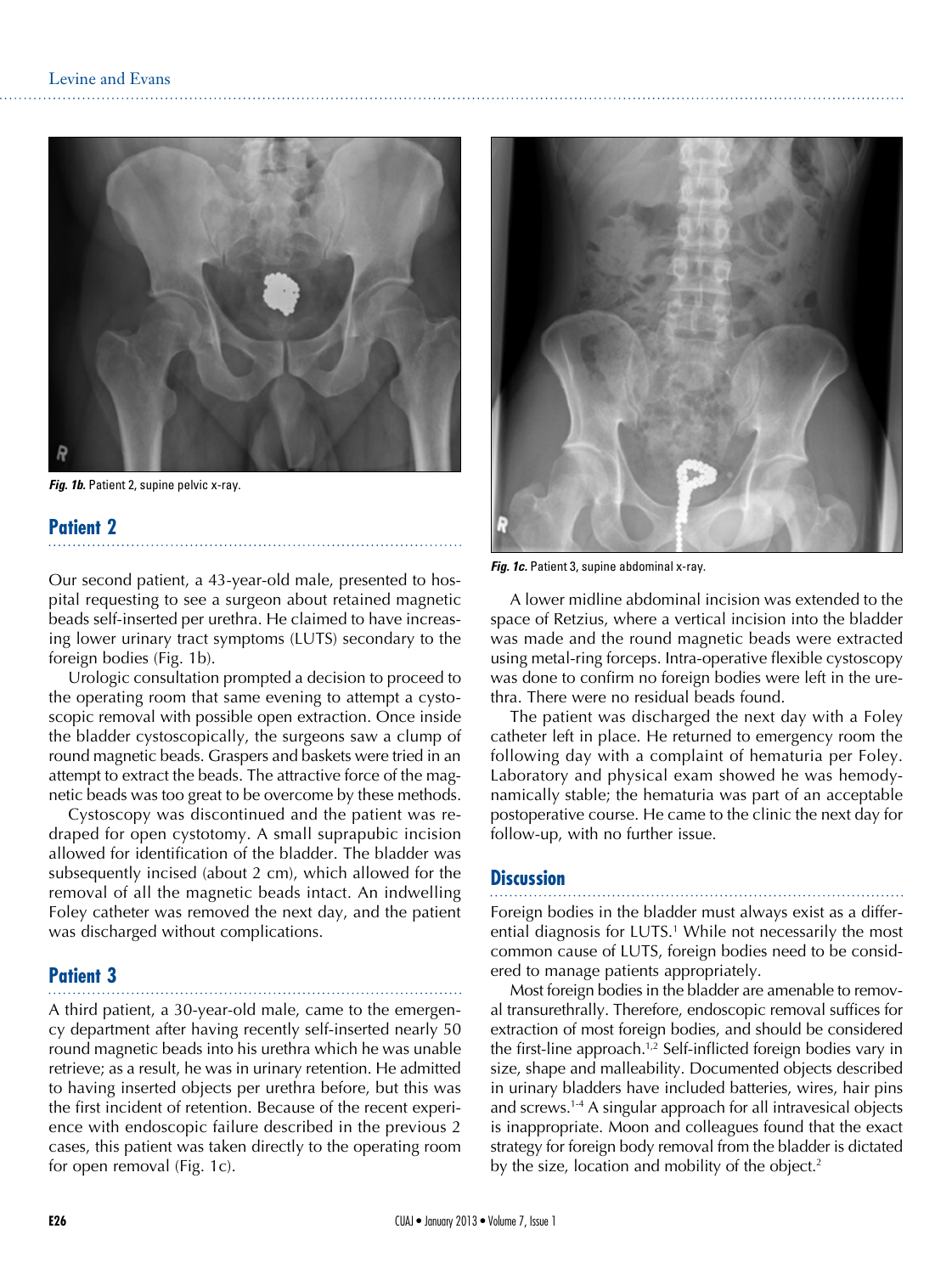

*Fig. 2a.* Clumped magnetic balls post-extraction, with scalpel handle for perspective.

In our cases, endoscopic removal was ineffective. The earth magnets we found were beads that are found in toy stores (Fig. 2a, Fig. 2b). These magnets have an attractive force that creates a bunching of the magnets in the spacious bladder after emerging from the urethral conduit. The magnetic attractive force is sufficiently strong that once they clump, they cannot be separated with endoscopic techniques. Our first 2 cases demonstrated this. Similar to the clumping of magnets, Eradi and Shenoy detail a case of an insulated electrical wire inserted into the bladder transurethrally that spontaneously knotted once inside.3 Through an endoscopic exam, the examiners decided that open surgical extraction was required.

The ultimate goal in the extraction of foreign bodies from the bladder is to do so with minimal harm to the bladder and urethra.2 The recommendation for minimally invasive removal as a first-line treatment is therefore justified in most cases. However, some objects may possess attributes that are predictive of difficult cystoscopic extraction. Size and mobility may be the first indications. Even though objects may be capable of traversing the urethra in a retrograde fashion, antegrade retrieval may not be possible.5 While no absolute diameter or length of object has been described as prohibitive of endoscopic removal, common sense should prevail, considering the relatively high resistance anatomic path the object must take upon extraction.

An important consideration should be the mechanics of the inserted foreign body. In our cases, the string of magnetic beads that were inserted per urethra in a linear fashion easily clumped once inside the bladder. The dynamic properties of these magnets necessitated open removal.



*Fig. 2b.* Magnetic balls spontaneously arranged in ring post-extraction.

Further consideration should be given to the relative risks of any proposed extraction procedure. Both cystoscopic and open removal techniques carry their own inherent risks and benefits. The risks of rigid cystoscopy are generally minor, including urinary tract infection, hematuria and dysuria; rarer risks include tearing the urethra, a stricture of the urethra and the risks of general anesthesia. Likewise, open cystotomy carries the rare and minor risks which include risks of any surgery, namely bleeding, infection, thromboembolism and the risks of general anesthesia. Additionally, you need to consider the procedure-specific risks, such as urinary tract infection, hematuria and injury to other intraabdominal organs. Cystoscopy is less invasive and safer, but when cystoscopy is prolonged or technically difficult the risk of complication increases.

We suggest that when confronted with intravesical foreign bodies, operators consider open cystotomy as the preferred initial approach when the objects have a high propensity to alter their shape. In our example of multiple magnets, or in other cases such as insulated electrical wire, the pliability of the material created an occasion for open removal as a result of failed cystoscopic attempts. Interestingly, Graziottin and colleagues describe a similar case as ours, but they were successful with cystoscopic extraction.6 This came with a cost of significantly increased operative time and, as noted by the authors, increased the risk of urethral scarring in the future.

Bypassing a predictable cystoscopic failure may spare undue urethral injury. As was noted in Patient 1, the stenosis of the urethra suggested to the operators that the patient was not "insertion-naïve." It is likely that patients who present with accidentally retained foreign bodies in the bladder have attempted similar insertions before.<sup>5,6</sup> Further urethral